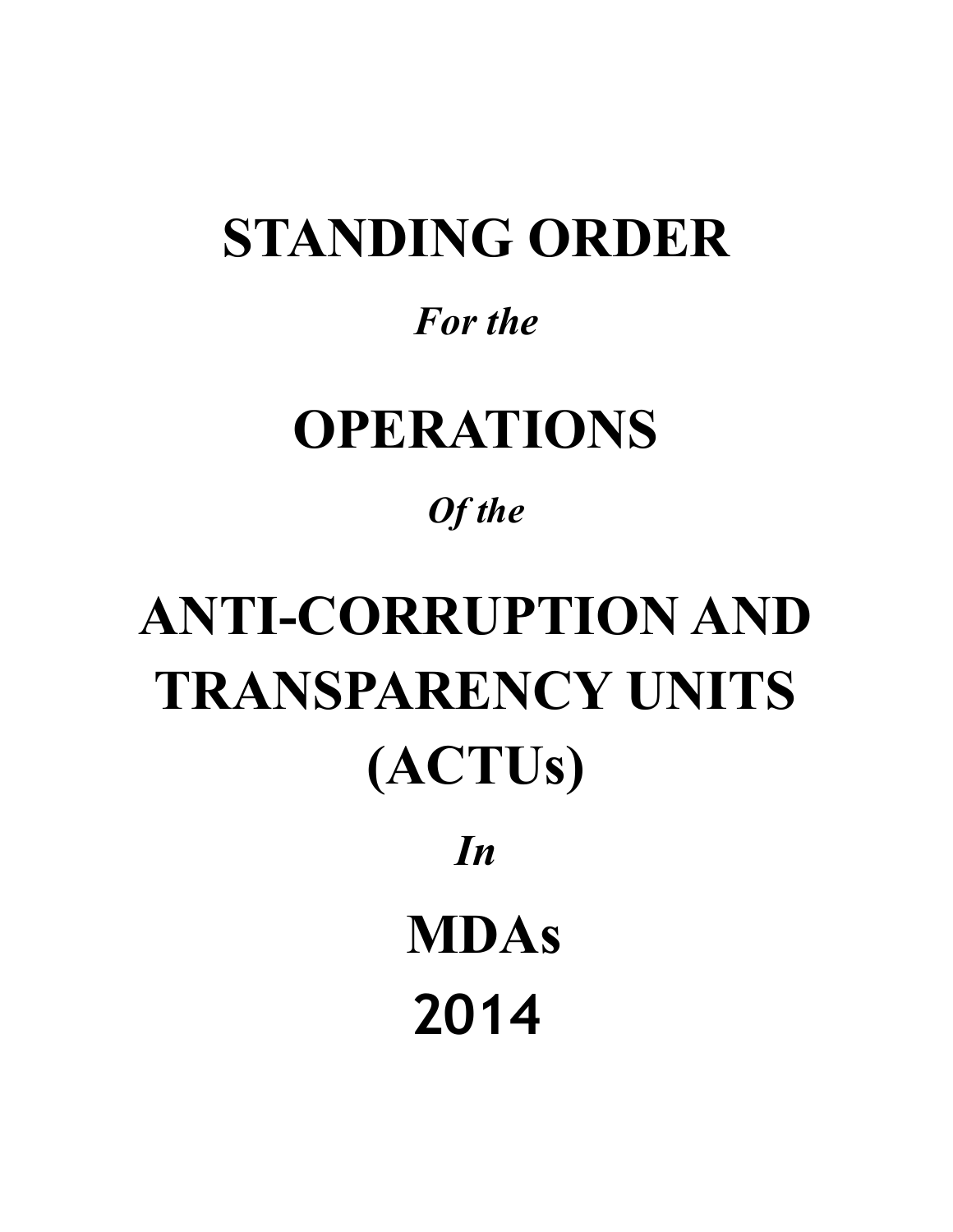#### **PREAMBLE**

WHEREAS the Federal Government has considered and approved the request of the Commission for the establishment of Anti-Corruption and Transparency Units (ACTUs) in MDAs vide circular Ref. No. OHCSF/ MSO/192/94 dated 2nd October, 2001 and another circular Ref. No. OE/ MS/MSO/196/S1/7 dated 16th April, 2003 respectively.

WHEREAS the Federal Government of Nigeria has established the Independent Corrupt Practices and Other Related Offences Commission pursuant to Section 3(1) of the Corrupt Practices and Other Related Offences Act 2000

#### **AND**

WHEREAS Section 7 (1) of the Act 2000 and Section 70 of the same Act 2000 vested the Chairman of the Commission with powers to make "Standing Orders" and also to make rules respectively for giving effect to the provisions of the Act 2000.

THESE Guidelines are hereby made for the smooth operation of the Anti-Corruption and Transparency Units (ACTUs) in Ministries, Departments and Agencies (MDAs) of government.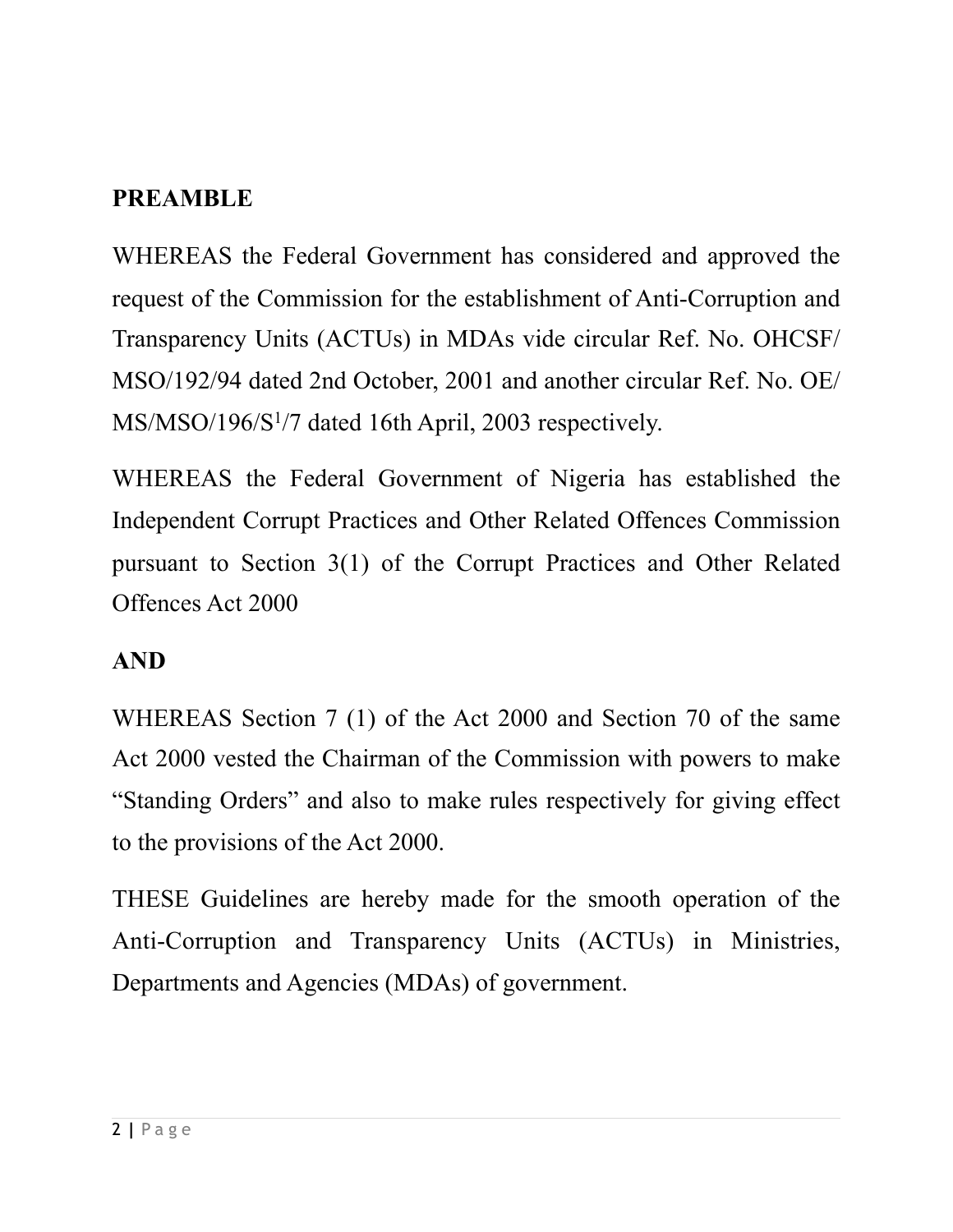#### **1. SHORT TITLE AND COMMENCEMENT**

These guidelines may be cited as, the Standing Order for the Operations of the Anti-Corruption and Transparency Units (ACTUs) in Ministries, Departments and Agencies (MDAs) 2014 and shall come into force on the 1st day of January 2014 and replace the previous Standing Order in operations before that date.

#### **2.0 INTERPRETATION**

- 2.1 In these guidelines,
	- (a) "The Commission" means Independent Corrupt Practices and Other Related Offences Commission.
	- (b) "The Act 2000" means Corrupt Practices and Other Related Offences Act (No. 5)2000.
	- (c) "The Unit" means Anti-Corruption and Transparency Unit.
	- (d)"MDAs" means Ministries, Departments and Agencies.
	- (e) "Sub-Unit" means a Unit under another Unit in a Ministry, Department or Agency.

#### **3.0 STATUS OF THE UNIT**

3.1-1 The Anti-Corruption and Transparency Unit in each organization shall operate as an autonomous outfit, with functional linkage with the office of the Chief Executive of the respective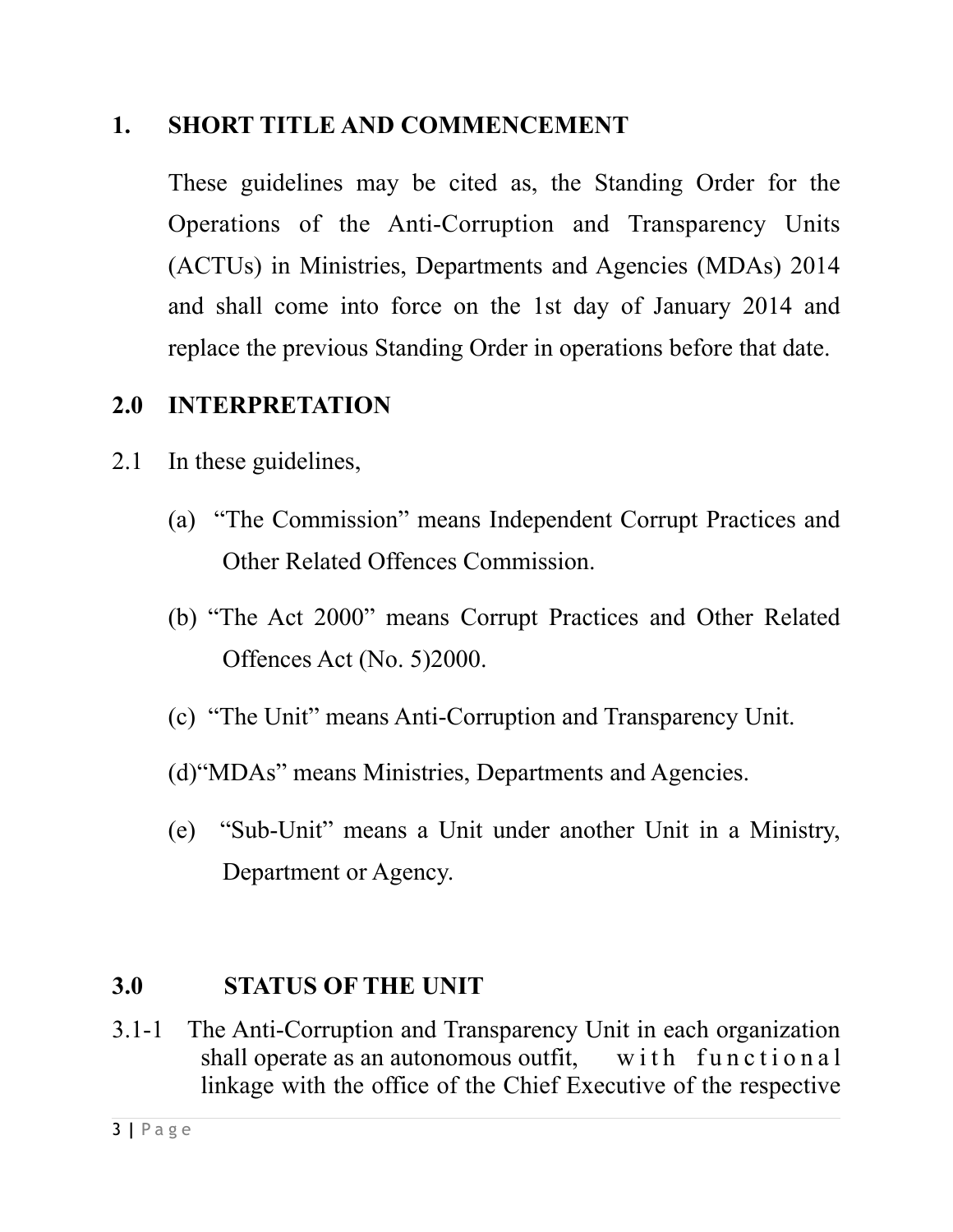establishment. The independence and protection of the Unit shall be guaranteed by each MDA for the effective discharge of its mandate.

- 3.1-2 Organizations with operational offices across the country shall, where necessary, and with the directives of the Commission, establish Sub-Units in such offices, provided that the Sub-Units shall be responsible to the main Unit
- 3.1-3 Units in Departments and Agencies that are self-accounting shall report directly to the Commission and not to their supervising Ministries; provided that Units in such Agencies shall be in regular consultation with one another and the supervising Ministry's Unit.

#### **4.0 COMPOSITION OF THE UNIT**

- 4.1-1 The membership of the Unit in each MDA shall depend on the size, peculiarities or complexity of the organization concerned but shall not be less than five.
- 4.1-2 The Head of the Unit shall be an officer of Management level, not being less than Grade Level 15; and may be appointed from an MDA other than his/her parent organization, especially in the case of large MDAs.
- 4.1-3 Selection of members of the Unit shall as much as possible be spread over relevant professional skills and special interests within the organization.
- 4.1-4 Each Unit shall have a Chairman and Secretary.

#### **5.0 APPOINTMENT OF THE UNIT MEMBERS**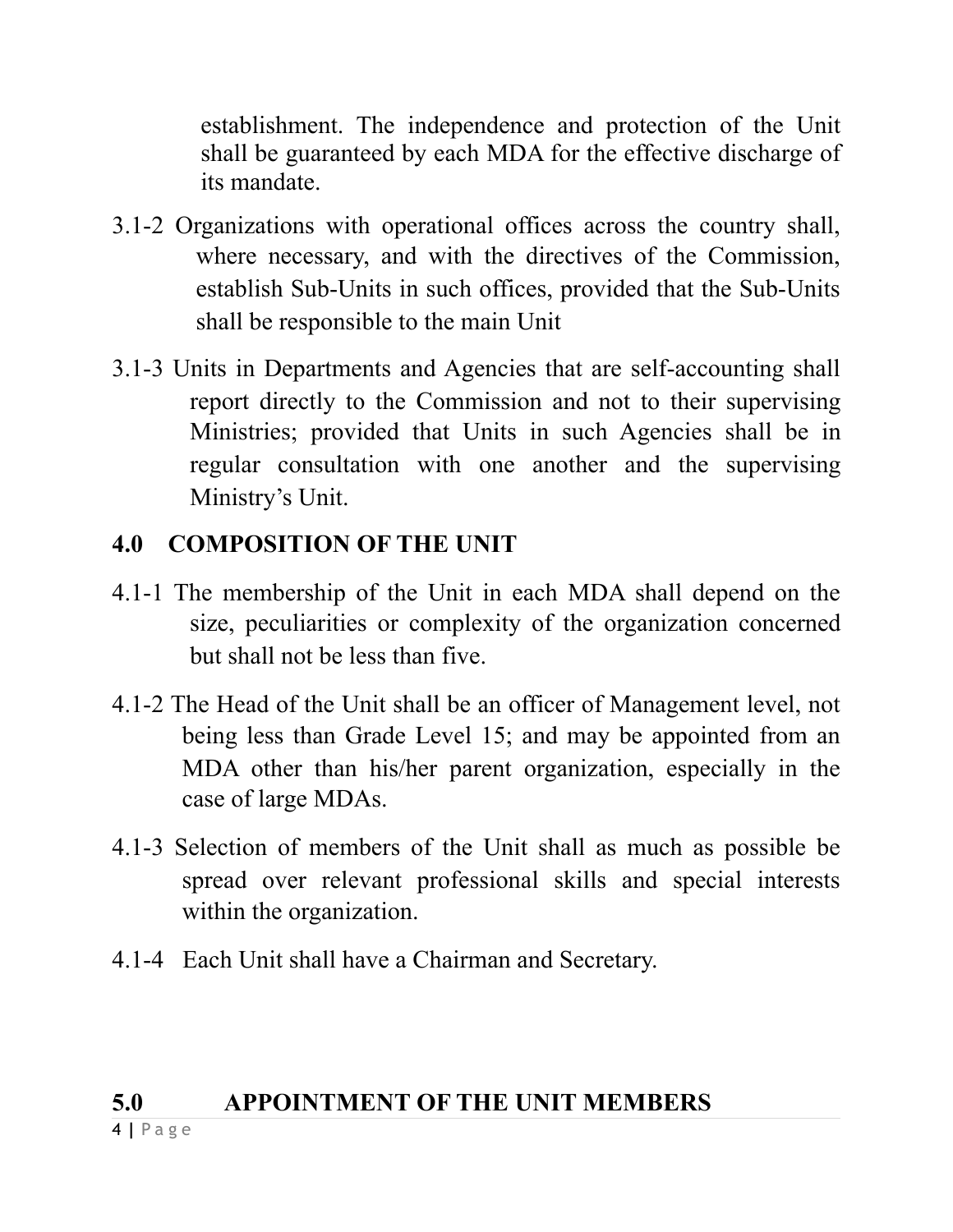- 5.1-1 The Chairman of the Unit shall be appointed by the Office of the Head of the Civil Service of the Federation while other Unit members shall be appointed by the Permanent Secretaries, Directors-General or Executive Secretaries as the case may be but shall ensure inclusion of officers with Accounting, Procurement and Audit backgrounds.
- 5.1-2 The appointing authority shall ensure widespread consultation in the selection process.
- 5.1-3 All appointments shall be subject to confirmation by the Commission after screening.
- 5.1-4 In addition to members, Units may co-opt officers to perform specific functions.
- 5.1-5 Each Unit shall be headed by an experienced, competent and transparently honest officer of not less than Salary Grade Level 15 in Federal Ministries. However, lower Salary Grade Level officers not below Grade Level 12 may be appointed to head the Unit in Parastatals, Agencies and Local Governments.

#### **6.0 TENURE**

- 6.1-1 The Chairman, Secretary and other members of the Unit shall hold office for a period of three (3) years and may be reappointed for another three (3) years or redeployed to another MDA for same period but no more thereafter.
- 6.1-2 Each appointment in the office referred to in paragraph 6.1-1 above shall be subject to ratification and confirmation by the Commission. Members shall be inaugurated by the Commission after confirmation and the date of inauguration shall be the commencement date of the tenure for each member.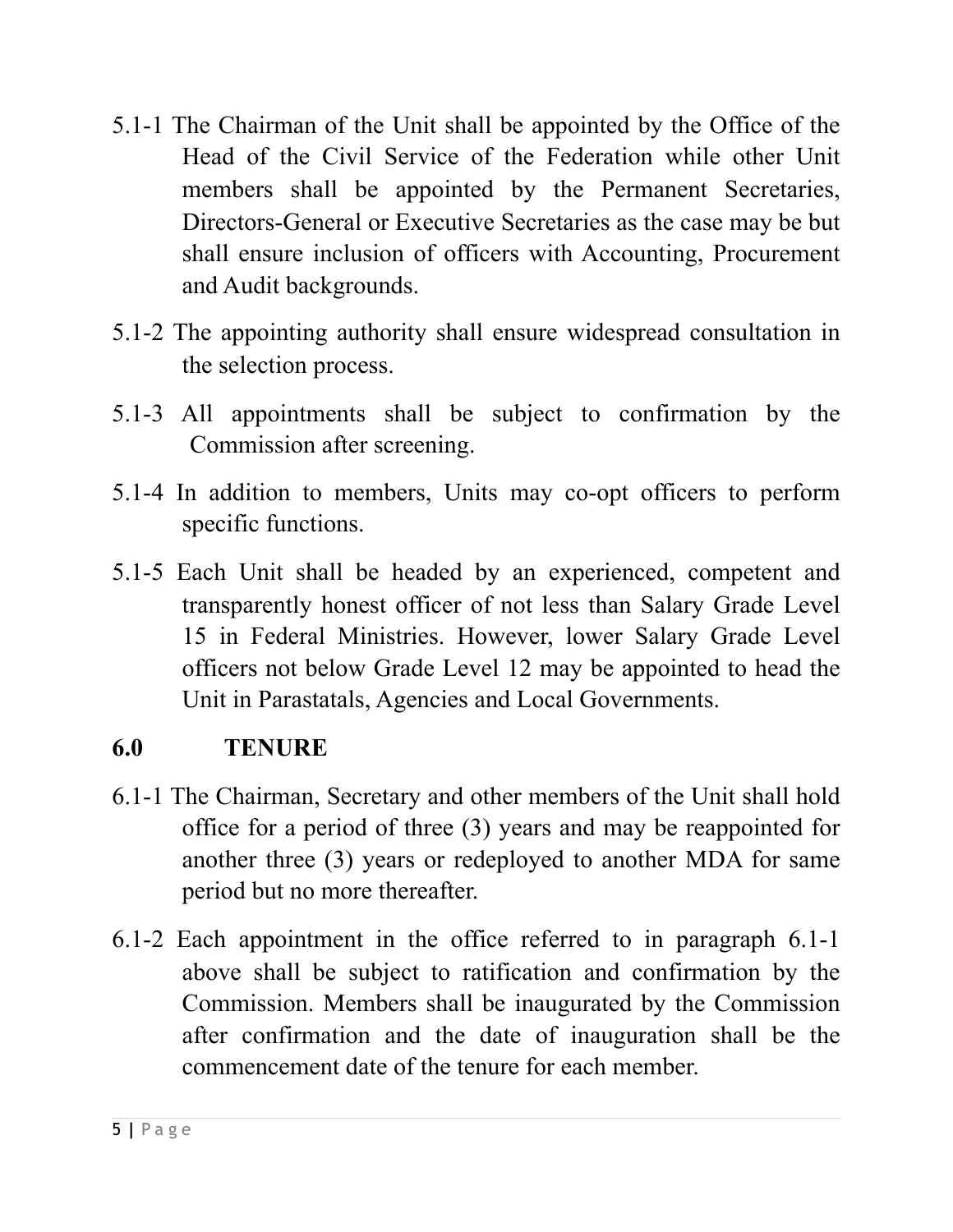- 6.1-3 MDAs shall ensure stability and continuity on the job by avoiding the deployment and transfer of members from the Unit during their tenure except for purposes of career progression.
- 6.1-4 Each Unit shall notify Management of their respective organization as well as the Commission of the expiration of their tenure in a particular MDA.

#### **7.0 POWERS AND FUNCTIONS**

- 7.1-1**The** Unit shall perform all the duties detailed in **S**ection 6 (a)-(f) of the **Corrupt Practices and Other Related Offenses Act 2000,** except that of prosecution**. I**t shall report all alleged cases of corruption to the Commission. Copies of the alleged cases of corruption shall be sent to the office of the Permanent Secretary, Director-General or Executive Secretary or any such office with similar status as the case may be, except where any of the aforementioned officers is directly involved.
- 7.1-2 Cases involving Ministers and Permanent Secretaries shall be copied to the Secretary to the Government of the Federation and the Head of Civil Service of the Federation respectively, for the information of the President of the Federal Republic of Nigeria; while those involving Managing Directors, Directors-General or Executive Secretaries or offices with similar status shall be copied to the supervising Minister as the case may be.
- 7.1-3 The Unit shall monitor report on, and provide advice with respect to compliance with the prohibitions covering behaviours that bear on corrupt practices as contained in the following sections of the Corrupt Practices and Other Related Offences Act 2000, as follows:
	- a) Section 8: Gratification by an official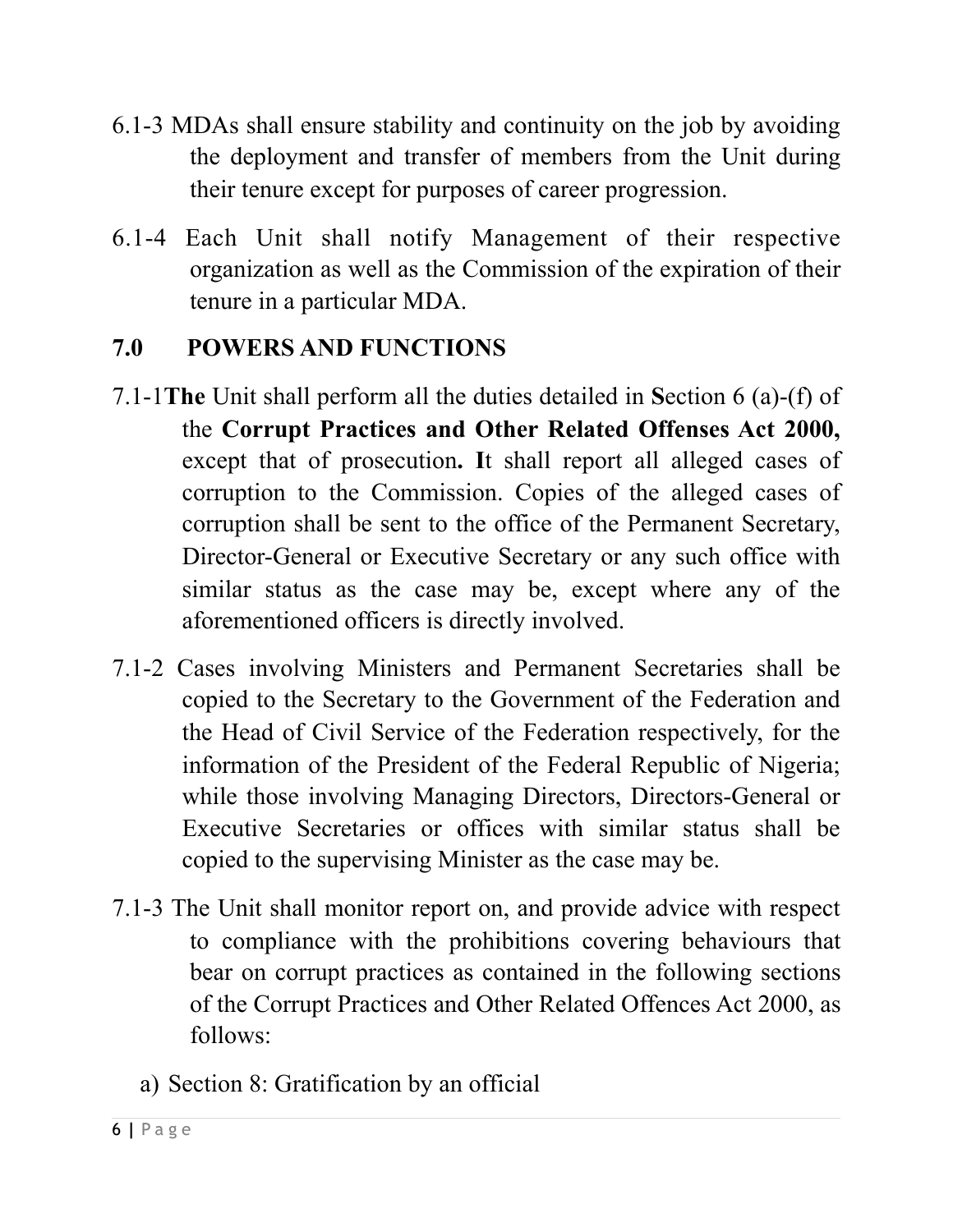- b) Section 9: Corrupt offer to the public officers
- c) Section 10: Corrupt demand by persons
- d) Section 11: Counseling offences relating to corruption
- e) Section 12: Fraudulent acquisition of property
- f) Section 13: Fraudulent receipt of property
- g) Section 14: Penalty of offences committed through postal system
- h) Section15:Deliberate frustration of investigation by the Commission
- i) Section 16: Making false statement or return
- j) Section 17: Gratification by and through agents, and definition of agent
- k) Section 18: Bribery of public officer
- l) Section19: Offences of using offices and position for gratification
- m)Section 20: Penalty for offences under section 8-19
- n) Section 21: Bribery in relation to auctions
- o) Section 22: Bribery for giving assistance etc., in regard to contracts
- p) Section 23: Duty to report bribery transactions
- q) Section 24: Dealing with, using, holding, receiving or concealing gratification
- r) Section 25: Making of statement which is false or intended to mislead, etc.
- s) Section 26: Attempts, preparations, abetments and criminal conspiracies punishable as offence, delegation of Attorney-General's power to prosecute.
- t) Section 27: Power to investigate reports and enquire into information
- 7.1-4 The Unit shall undertake the preliminary investigation of each petition with minimum delay and forward findings to the Commission. The decision as to whether further investigation and possible prosecution should be undertaken shall be that of the Commission as provided in the Act 2000.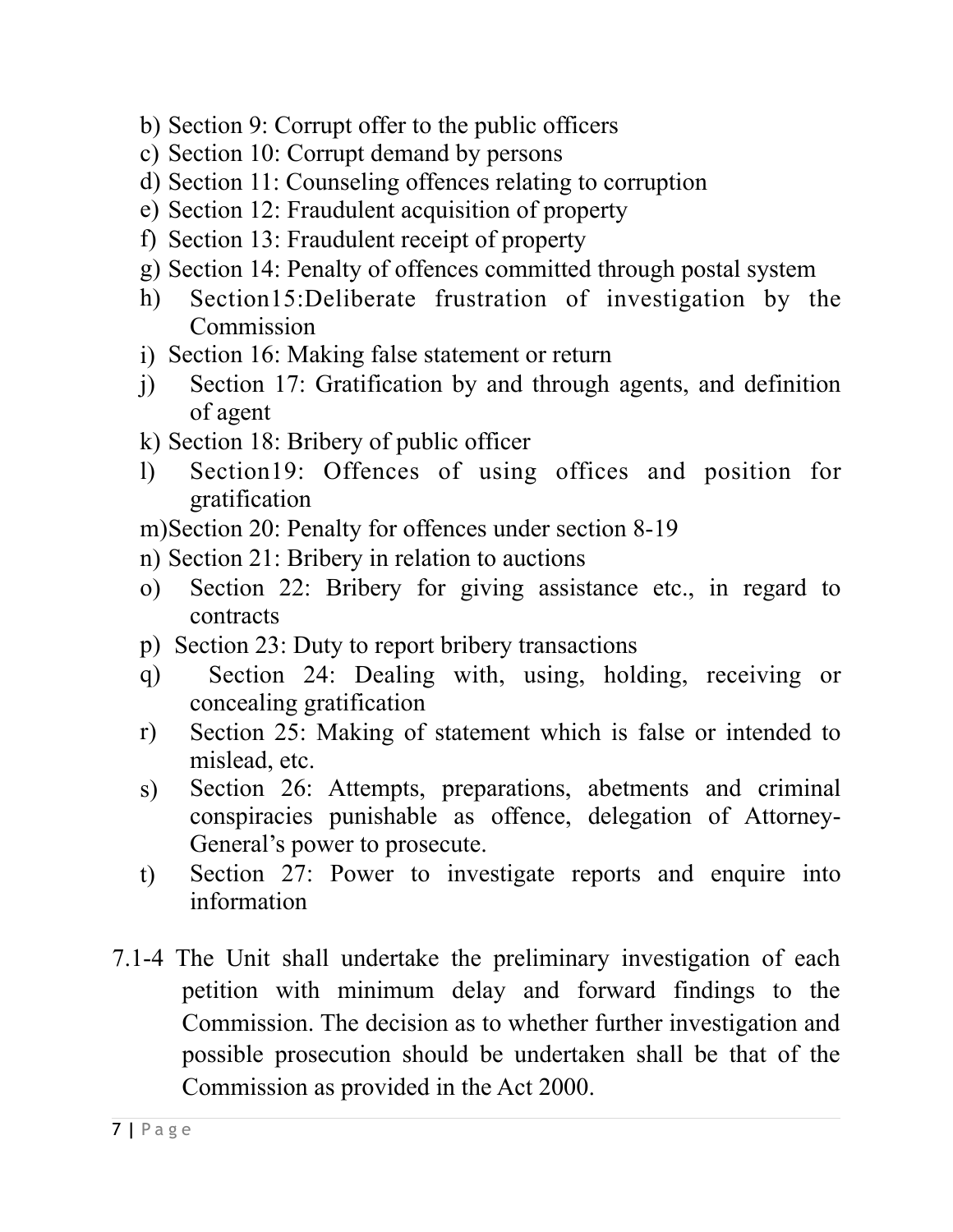#### **8.0 MONITOR AND OVERSEE COMPLIANCE WITH CERTAIN CATEGORIES OF CIVIL SERVICE RULES:**

- 8.1.1 In order to avoid or minimize conflicts arising from an overlap of functions with the existing appropriate authorities responsible for enforcing discipline in each establishment, the following categories of Misconduct should be appropriately handled by the Anti-Corruption and Transparency Unit:
- (a) **Suppression of Record:** If the suppression is to cover up fraud or to cover up "corruption", vide Section 15 of the Corrupt Practices and Other Related Offences Act, 2000, hereinafter referred to as the Anti-Corruption Law.
- (b) **False Claim:** The false claim provided in Public Service Rule 04401 becomes a crime under the Anti-Corruption Law if it was made by an officer in the course of his duty and against the Government or any of its Agencies.
- (c) **Corruption:** Public Service Rules 04401 defines "corruption" as a serious misconduct and by virtue of Section 2 of the Anti-Corruption Law that acts includes "bribery, fraud and other related offences". This, therefore, amounts to misconduct under the Public Service Rules and is a crime under the Anti-Corruption Law.
- (d) **Embezzlement:** By virtue of Section 12 of the Anti-Corruption Law, embezzlement, recognized as a serious misconduct in PSR 04401, is equally a crime.
- (e) **Dishonesty:** Dishonesty is a serious misconduct in the Service under PSR 04401. The import of the provisions of Sections 19 and 25 of the Anti-Corruption Law is that dishonesty in the discharge of official duty, which may cause the Government financial or proprietary loss, is also a crime.
- (f) **Falsification of Records:** Falsification of records of any nature is a serious misconduct under Chapter 4 of the Public Service Rules. However, the falsification of records becomes a crime by virtue of Section 16 and 25 of the Anti-Corruption Law, if the "falsification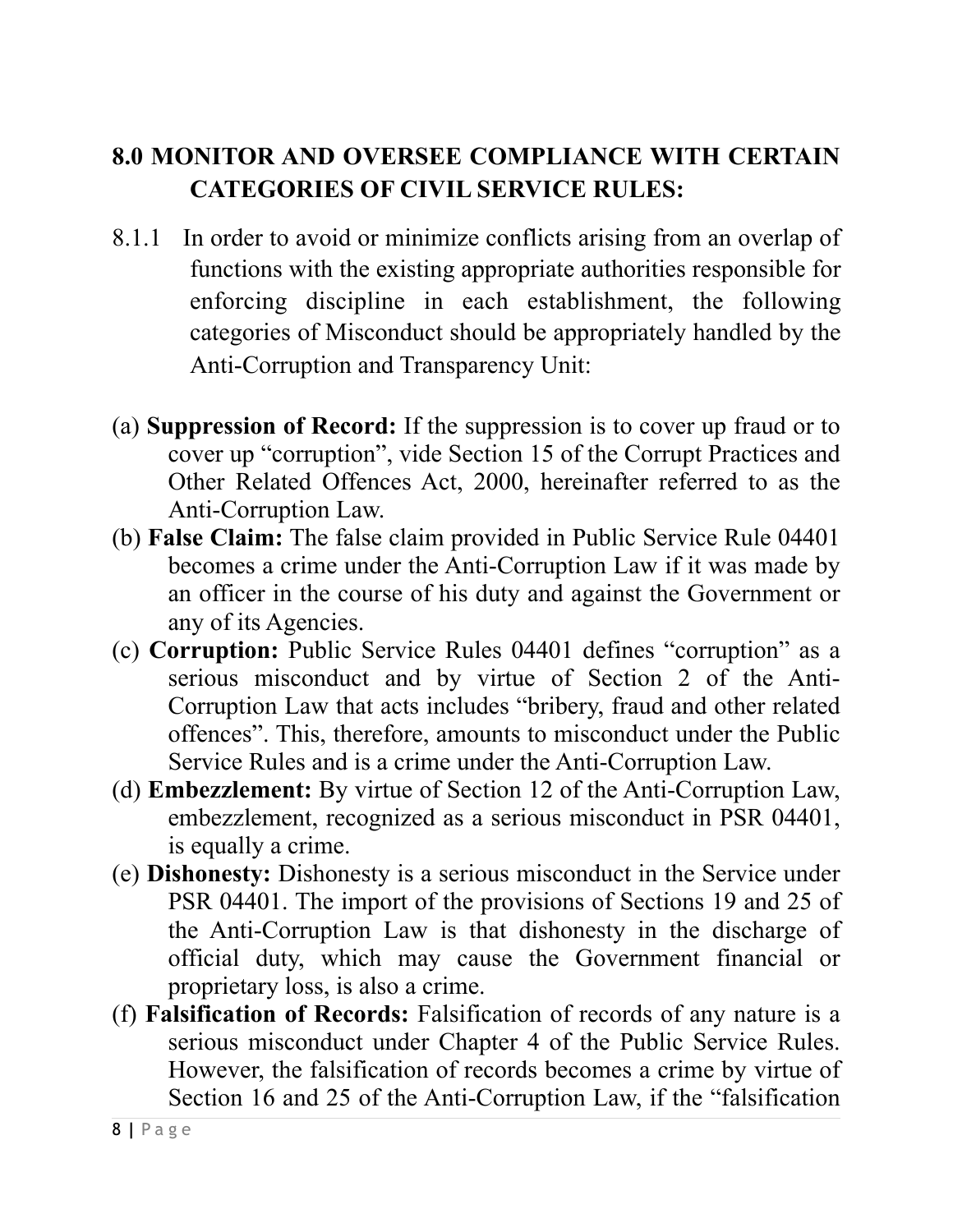of records" is with respect to government finances or government proprietary interests.

#### **9.0 ETHICS AND INTEGRITY COMPLIANCE:**

- 9.1-1 The Unit shall be designated Anti-Corruption and Transparency Unit within the MDAs and for that purpose, is responsible for promoting Ethics and enforcing Integrity Compliance with ethical codes within the MDAs.
- 9.1-2 The Unit shall for the purpose of 9.1-1 above, develop an Ethics and Integrity Compliance Advisory Program to guide personnel on staff conduct and discipline as follows:
	- a) Identify, monitor and manage risks to organizational integrity systems
	- b) Promote prevention strategies to mitigate institutional integrity vulnerabilities and ethical breaches
	- c) Design compliance programs to ensure adherence to statutory standards, rules, regulations, codes, laws, procedures, timelines with respect to the implementation of ethics and integrity regimes within the MDAs.
	- d) Implement capacity development programs to empower and enhance ethics capabilities.
	- e) Provide ethics advisory services to educate and advise on ethical decision making.
	- f) Provide tools on how to resolve ethical dilemmas.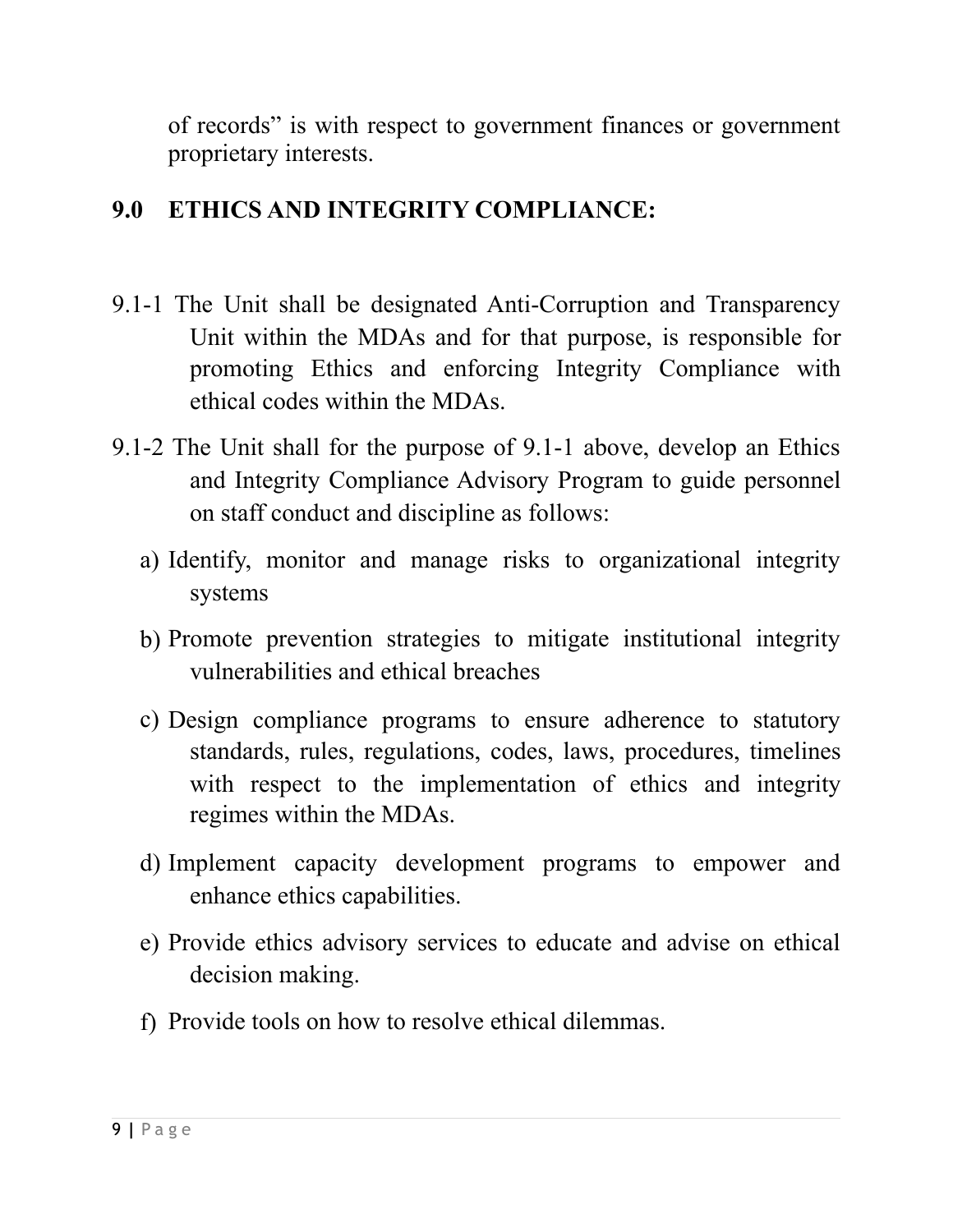- g) Improve a culture of accountability, responsibility, professionalism and quality of service in line with professed institutional goals and core values.
- h) Uncover trends in the nature, scope and depth of compliance with ethics and anti-corruption protocols, corruption incidences and misconduct.
- i) Assist the organization to develop standards to guide the ethical approach to government business.
- j) Educate other staff of the organization on general ethical issues that impact on organizational performance and service delivery.
- k) Coordinate the development, processing and dissemination of information regarding ethical issues (e.g., guides, brochures, Internet-based information, publications, posters, etc.).
- l) Coordinate the processing of ethics complaints and other information regarding non-compliance or breaches of ethics standards, and develop mechanisms for redress.
- m)Coordinate with senior management of the organization to set the direction of the institutional ethics policy and implement ethics programs across the organization.
- n) Coordinate with management to provide them feedback and advise on the implementation and enforcement of the organization's ethics programs.
- o) Research and analyze trends in institutional compliance and ethics programs and design mechanisms to continuously improve the organization's ethics and compliance programs.
- p) Represent the organization in external fora on institutional ethics and compliance policy issues and programs.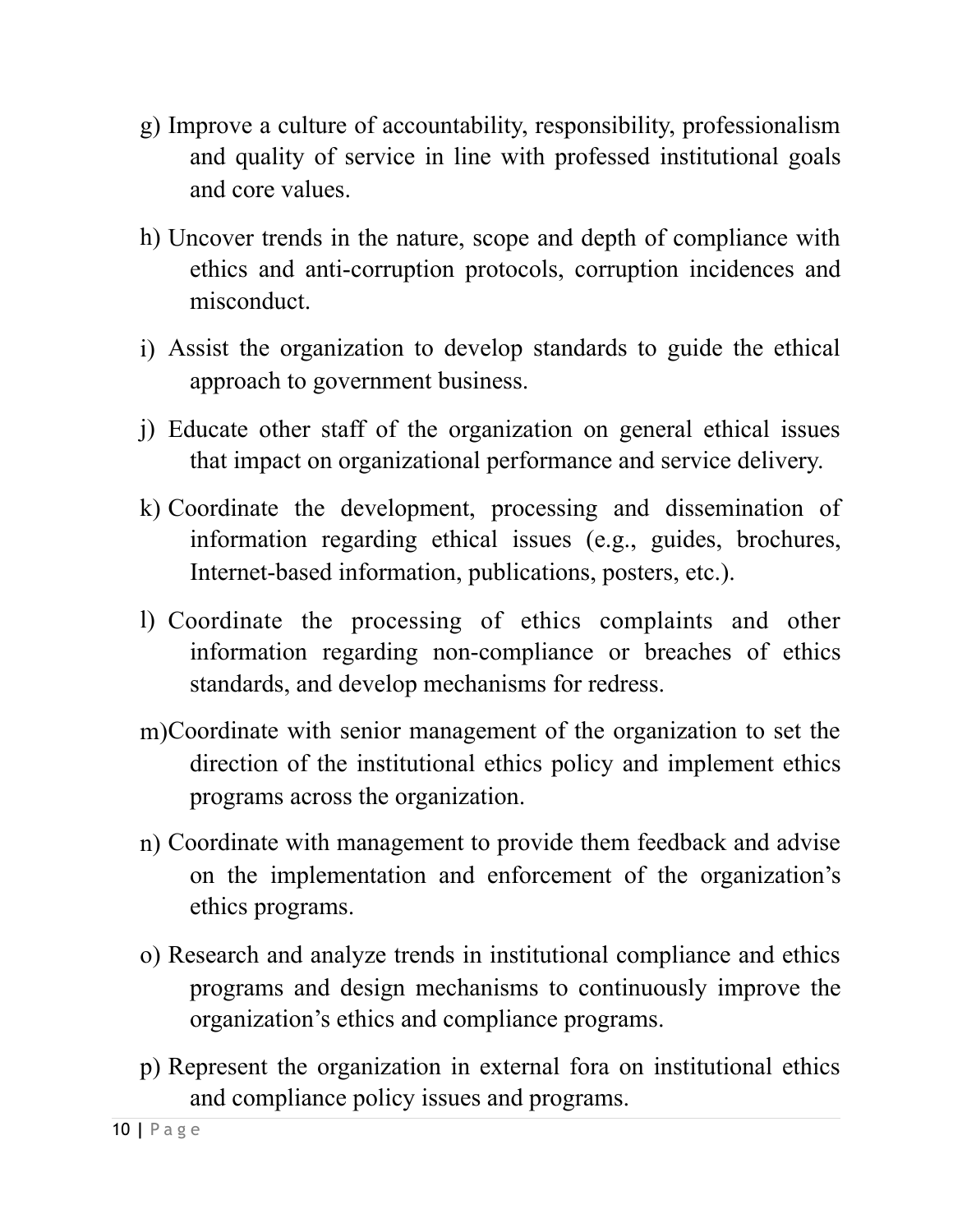- q) Monitor, report and provide advice on integrity principles contained in the following statutory instruments**:**
	- i. Provisions of the National Ethics Policy
	- ii. Provisions of the National Anti-Corruption Strategy
	- iii.Principles and requirements of organizational specific codes of conduct for each MDA.

#### **10.0 IMPLEMENTATION OF AN ETHICS AND COMPLIANCE SCORE CARD**

- 10.1-1The Anti-Corruption and Transparency Unit of each MDA shall through an ethics and compliance instrument, monitor and assess ethics and compliance standards contained in the following instruments:
	- a) The ICPC Act
	- b) The provisions of the Public Service Rules that relate to corrupt practices, fraud and related offences.
	- c) The National Anti-Corruption Strategy; and
	- d) The National Ethics Policy as well as other standing rules and codes.

#### **11.0 INTEGRITY ASSESSMENT FORUM**:

11.1-1 Each Unit shall organize in their respective organizations, at least one public forum every calendar year for integrity and performance evaluation where staff of the organization and the Commission shall be invited to partake in the review of the activities of the respective Unit.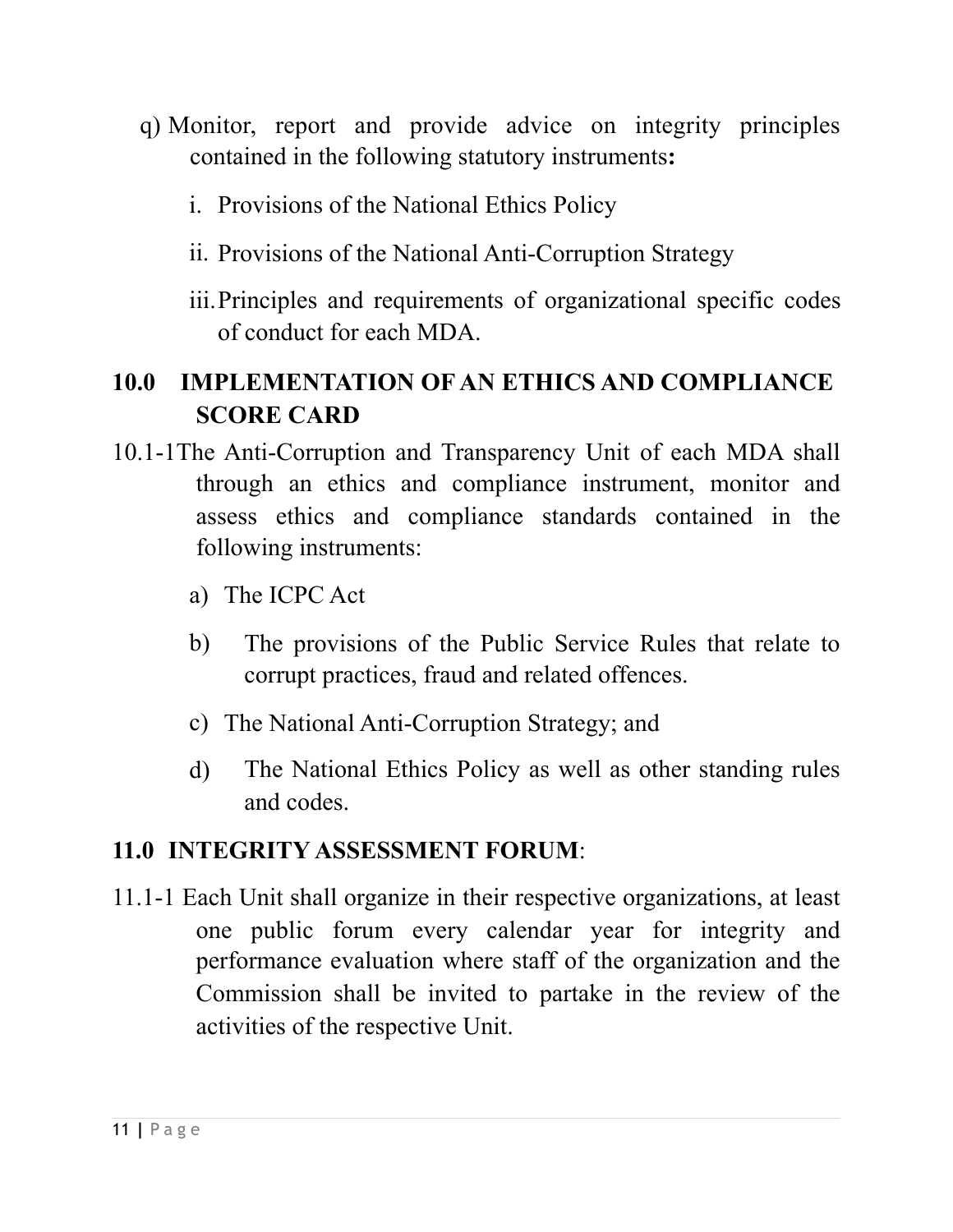#### **12.0 SYSTEM REVIEW**

- 12.1-1 The Unit shall examine the practices, systems and procedures in their respective establishments as provided in Section 6 (b-d) of the Act2000 not less than twice in a year or as shall be directed by the Commission.
- 12.1-2 After such exercises, the Unit shall submit a detailed report with recommendations to the Commission for appropriate action. Copies of such reports shall be sent to the Permanent Secretary or Chief Executive of the organization.
- 12.1-3 Unit shall have power to make recommendations to the management of their respective organizations pursuant to its functions.
- 12.1-4 The Management of respective MDAs shall ensure that it puts necessary machinery in place to effect implementation of the recommendations made to it by the Unit within 60 days of official receipt of such recommendations or proffer in writing, reasons for not implementing the recommendations**.**
- 12.1-5 The Commission shall monitor compliance with the System Study recommendations made and where necessary, take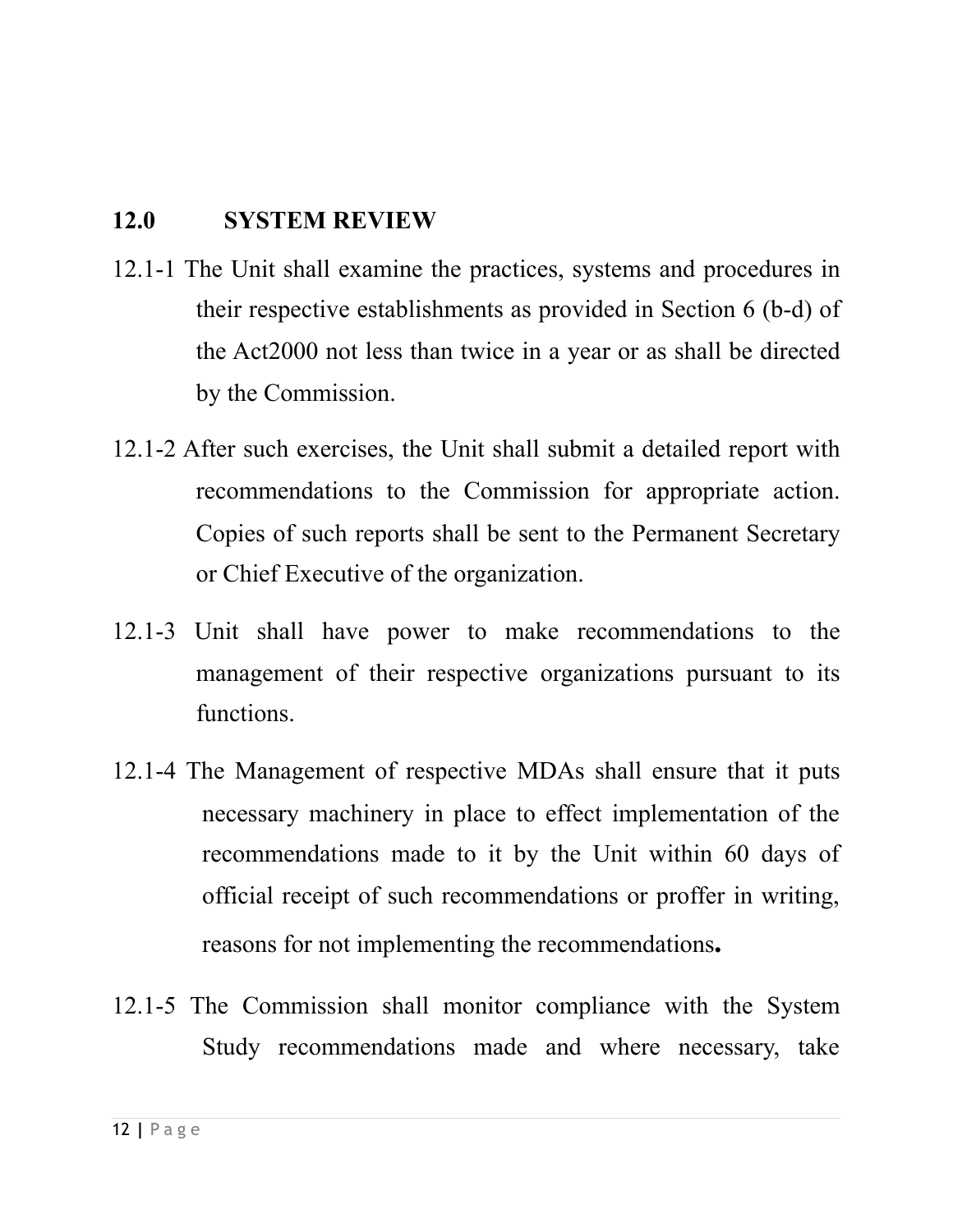necessary action in the event that the Management of an MDA refuses to implement the recommendations.

#### **13.0 MONITORING BUDGET IMPLEMENTATION**

It shall be the duty of the Unit to monitor and ensure compliance in respect of the provisions in the annual budget of their respective MDAs and forward to the Commission, a mid-year and annual report with a copy to their management.

#### **14.0 EDUCATION AND PUBLIC ENLIGHTENMENT STRATEGIES**

- 14.1-1 Unit members shall submit themselves to such training as may be organized by the Commission or by any other body as may be approved by the Commission to enable them effectively perform their functions.
- 14.1-2 Each Unit shall conduct in-house training for the staff of its organization through workshops, seminars and any method appropriate and shall for this purpose, submit its training programs to the Commission through their respective Desk Officers of the Commission.
- 14.1-3 Each Unit shall develop and produce a Corruption Prevention Guide outlining definite procedures of its operations and remedial actions arising from conflicts and breaches.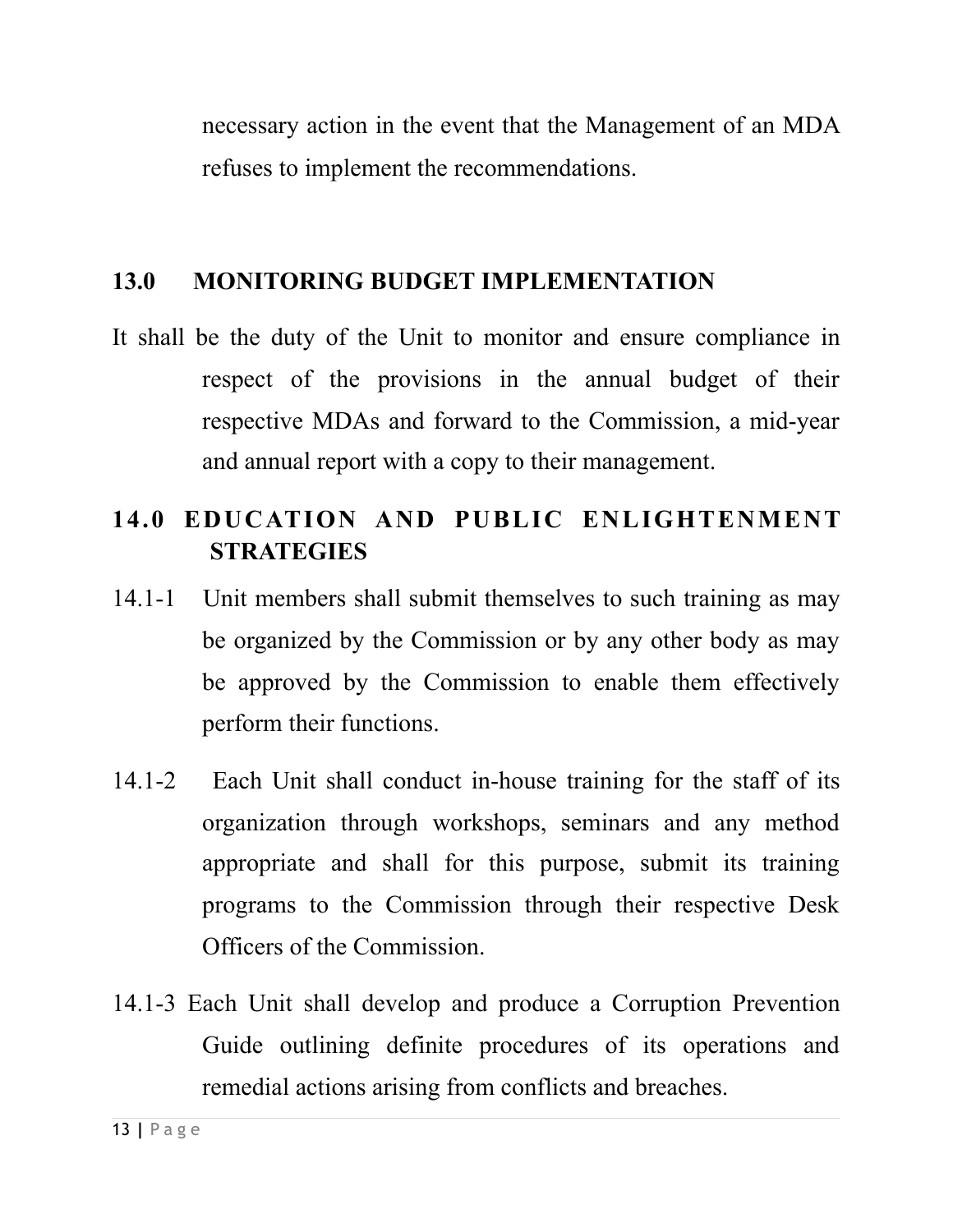14.1-4 Unit members shall implement tasks outlined in the Action Plans for each Unit. The Action Plans shall contain specific deliverables as well as monitoring and evaluation plans to assess progress and impact.

#### **15.0 GENERAL CODES OF ETHICS FOR STAFF AND ANTI-CORRUPTION AND TRANSPARENCY UNIT MEMBERS**

- 15.1-1 Each Unit shall, without prejudice to extant regulations, particularly with reference to the following: Public Service Rules; National Anti-Corruption Strategy; National Ethics Policy; Code of Conduct for Public Servants; and other criminal codes of the Laws and Regulations of the Federal Republic of Nigeria, develop codes of conduct for staff of organizations. The code of conduct shall conform to the above mentioned statutory laws, and shall ensure strict compliance with these statutory provisions; the breaches of which shall attract strict sanctions as clearly outlined in the code. Also the codes of conduct for staff of organizations shall, among others prescribe the following:
	- (a) Declaration of conflict of interest in all official issues, including recruitment, procurement and investigation.
	- (b) Strict adherence to Public Service Rules; the National Anti-Corruption Strategy; and the National Ethics Policy in the conduct of all official duties.
	- (c) Transparency and accountability in all dealings.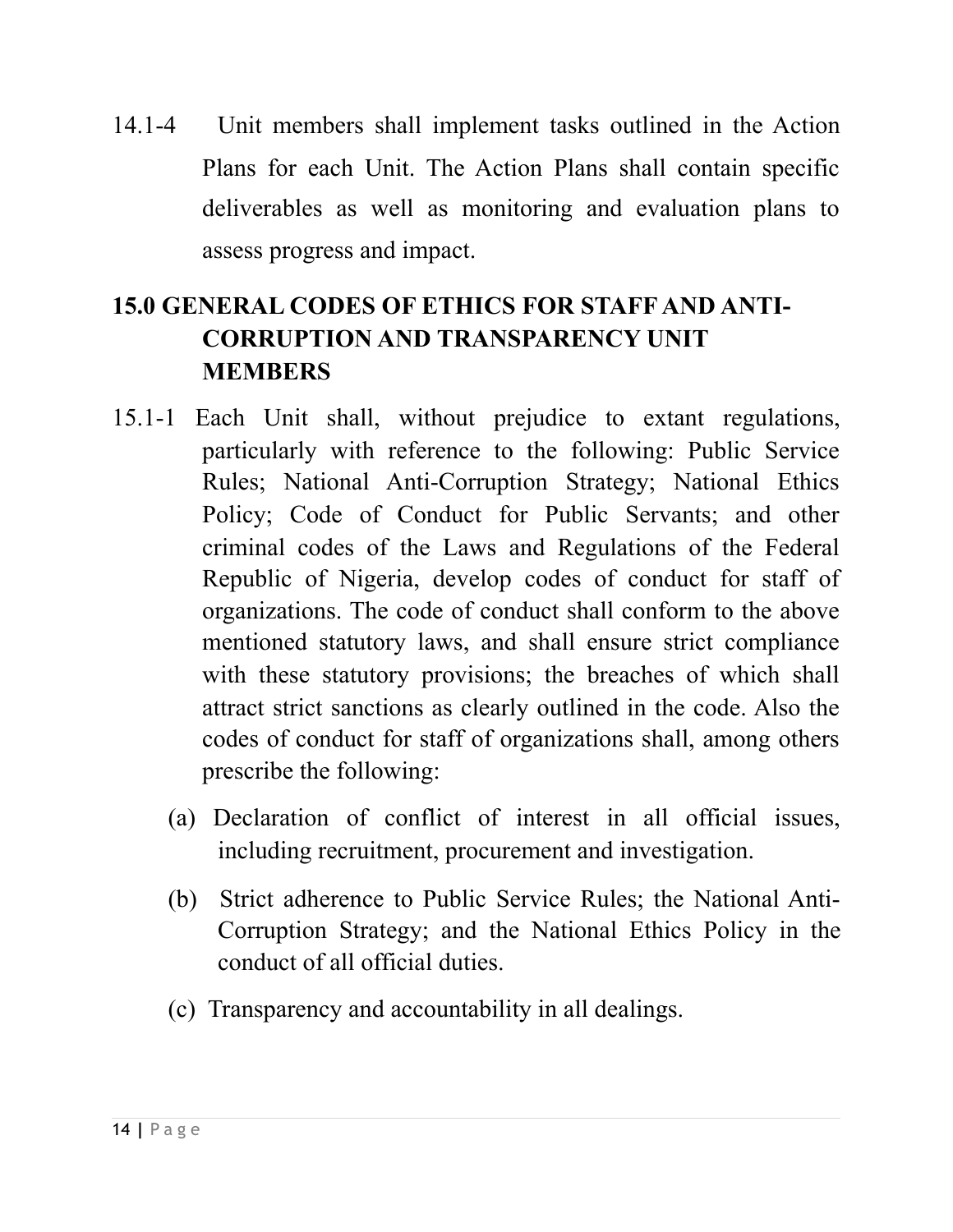- (d) Exhibit honest behavior and live above board, not putting self and organization in compromising position but acting with integrity always.
- (e) Non retaliation on, or against staff, either by persons, or the organization to which they belong, or any other organization for that matter, where personnel report on corruption incidences or integrity breaches.
- (f) Not to engage in witch- hunting and vendetta against staff of the organization for any reason.
- (g) Exhibit and observe the principles of confidentiality in all duties.
- (h) Swear to an oath of allegiance before assuming duty and abiding by the oath at all times.
- (i) Undertake duties and obligations, dutifully and diligently.
- (j) Attend meetings and other official engagements regularly and punctually.
- (k) Not to confer on themselves any undue advantage or collect gratification from individuals, groups, contractors, clients and/ or the MDA that may want to show appreciation for patronage; as such may be used to influence judgment.
- (l) Declare a conflict of interest in matters where such interests conflict with official functions, and to stay away from further involvement in the matter.
- (m) Not to, under any circumstances, disclose the names of a petitioner to the subject of a petition.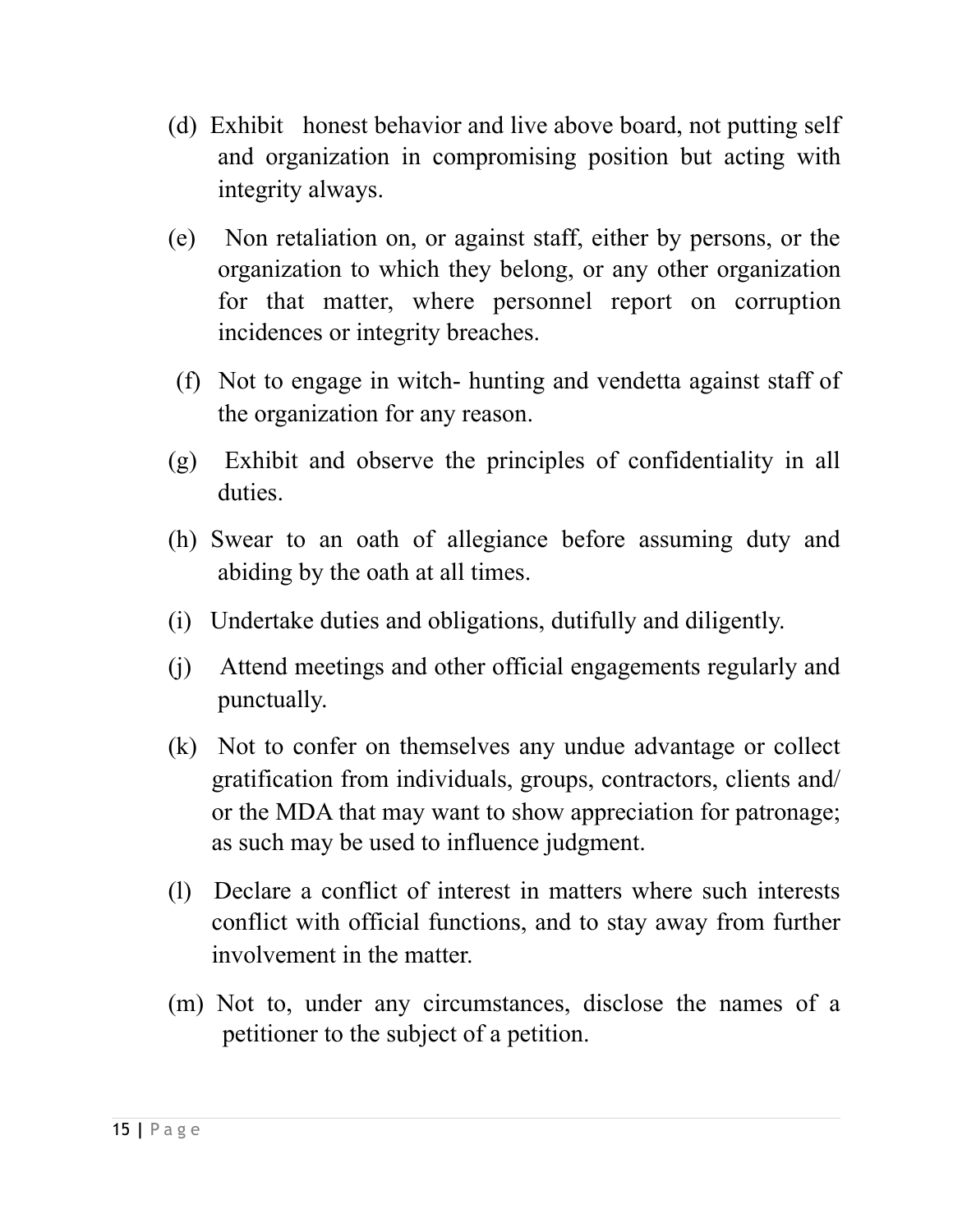- (n) Not to, under any circumstances handle a petition unilaterally or without recourse to other members.
- (o) Conduct thorough preliminary investigations to establish the merit or demerit of reports or petitions, and not to jump to predetermined conclusions on the face value of petitions.
- (p) Ensure confidentiality in all decisions taken at Unit meetings, and not to divulge any information except when it is necessary to inform the Chief Executive of the MDA.

#### **16.0 PENALTIES FOR THE VIOLATION OF INTEGRITY CODES**

16.1-1 Any staff or Unit member found compromising the ethics of his/ her duties shall be disciplined in accordance with the relevant sections of existing anti-corruption and disciplinary regulations, including the Public Service Rules, Financial Regulations, National Anti-Corruption Strategy, National Ethics Policy, Codes of Professional Conduct as well as other anti-corruption provisions contained in the Laws and Regulations of the Federal Republic of Nigeria.

#### **17.0 REWARD SYSTEMS FOR ROLE MODELS**

17.1-1 Each Unit shall present awards, commendations and appreciation to staff of the organization who consistently demonstrate integrity and good professional conduct in service delivery.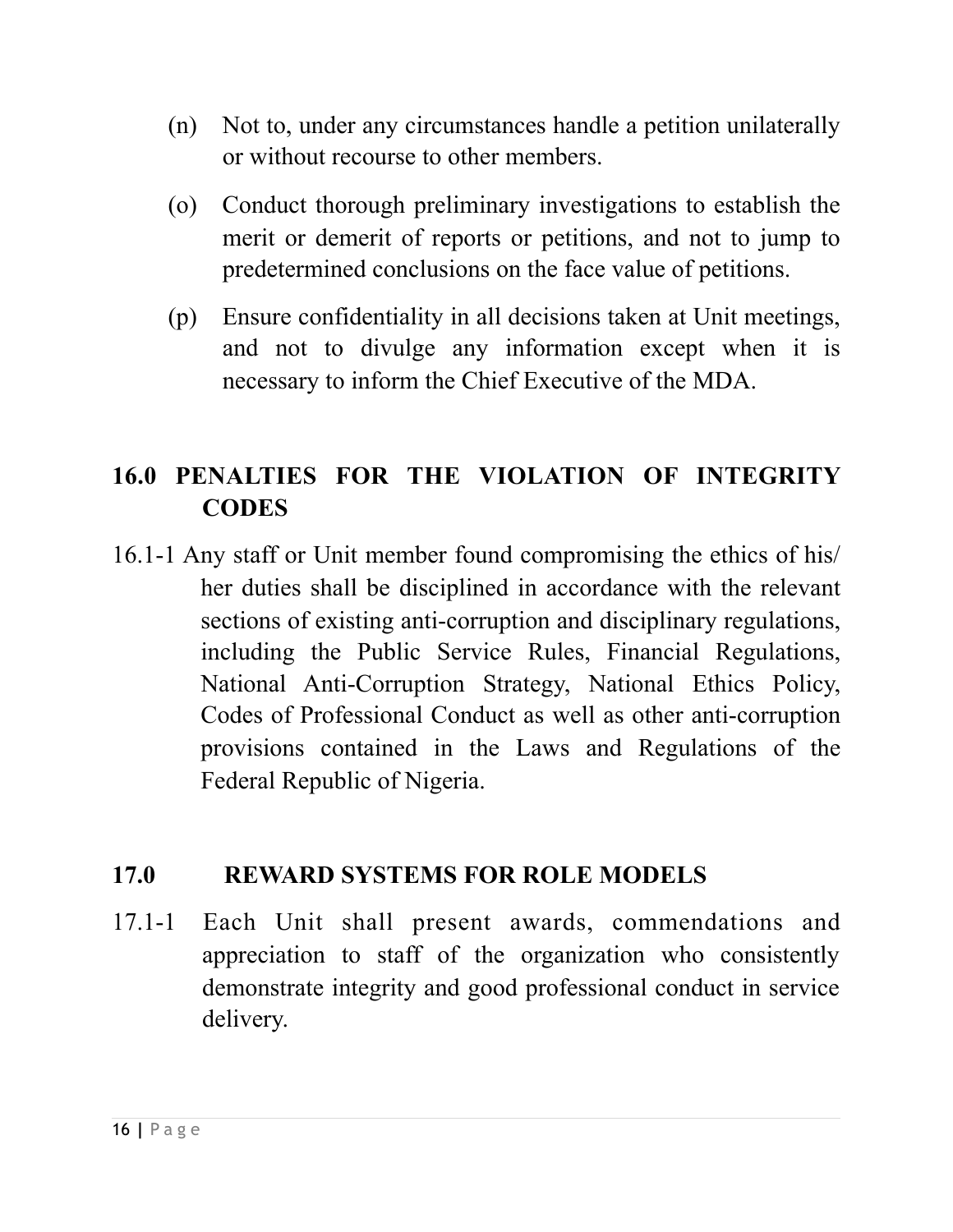- 17.1-2 Each Unit shall recommend to the Commission that a letter of commendation be written to deserving member(s) of the organization for their integrity and outstanding performance.
- 17.1-3 Members of the Unit may be rewarded for outstanding service during or after their tenure. Unit shall give rewards and commendations to staff that give vital information during investigations and those that demonstrate high integrity. Award such as "Anti-Corruption and Transparency Unit Chairman's Award of the Year" shall be instituted and given to outstanding staff in an organization.

#### **18.0 PROTECTION MECHANISMS FOR INFORMANTS AND UNIT MEMBERS**

18.1-1 Identity of informants/petitioners shall not be disclosed except to the Commission where requested.

> 18.1-2 Any perceived victimization shall be reported to the Commission.

18.1-3 The Commission shall investigate reported cases of victimization and where established, shall ensure that appropriate steps are taken as the justice of the matter may demand.

#### **19.0 FUNDING OF THE UNIT**

- 19.1-1 Ministries, Departments and Agencies shall make separate budgetary provisions under the Anti-Corruption and Transparency Unit, adequate for effective operations of the Units.
- 19.1-2 The Chairman of the Unit shall be in charge of the Unit's Vote. 17 **|** Page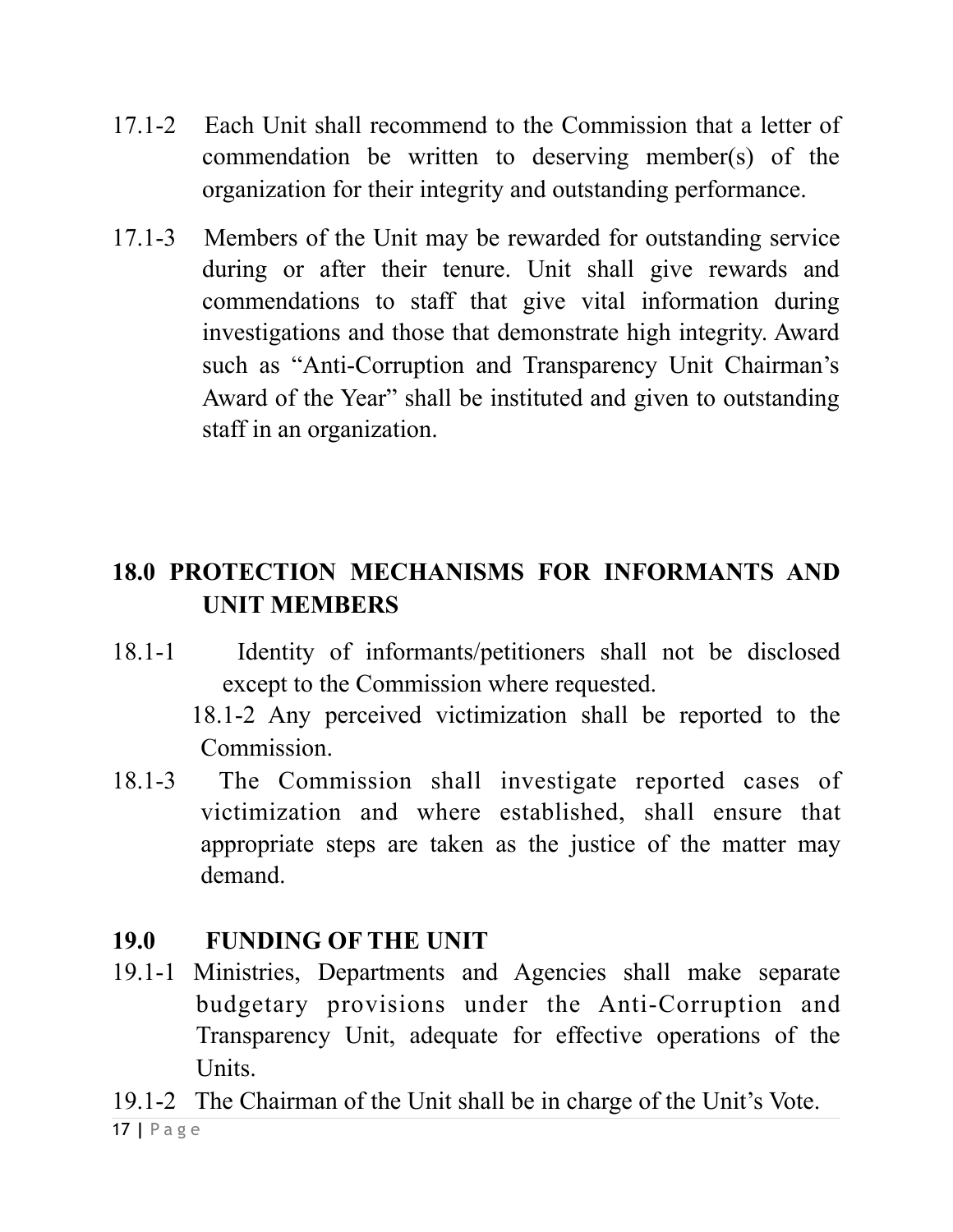- 19.1-3 Unit shall submit quarterly financial reports to Management as well as to the Commission.
- 19.1-4 Sitting Allowance which shall be provided for in the budget of the Unit shall be paid to members of the Unit.
- 19.1-5 Unit, through their Management may source for technical support or assistance for its projects and programs from development agencies and may, with approval of Management, collaborate with any of such agencies in the implementation of its programs.

#### **20. 0 PROVISION OF OFFICE ACCOMMODATION**

20.1-1 In order to ensure operational effectiveness of the Unit, organizations shall provide adequate, functional, strategically located and secured office accommodation for the Unit.

#### **21.0 ACTION PLAN**

21.1-1 Each Unit shall prepare an Action Plan for its activities before the beginning of every calendar year and shall make copies available to the Management and the Commission for approval.

#### **22.0 MEETINGS**

22.1-1 Each Unit shall meet once every month and the ICPC Desk Officer is expected to attend at least one of the meetings in each quarter. Minutes of such meetings shall be forwarded to the Commission quarterly.

#### **23.0 ANNUAL REPORT OF ACTIVITIES**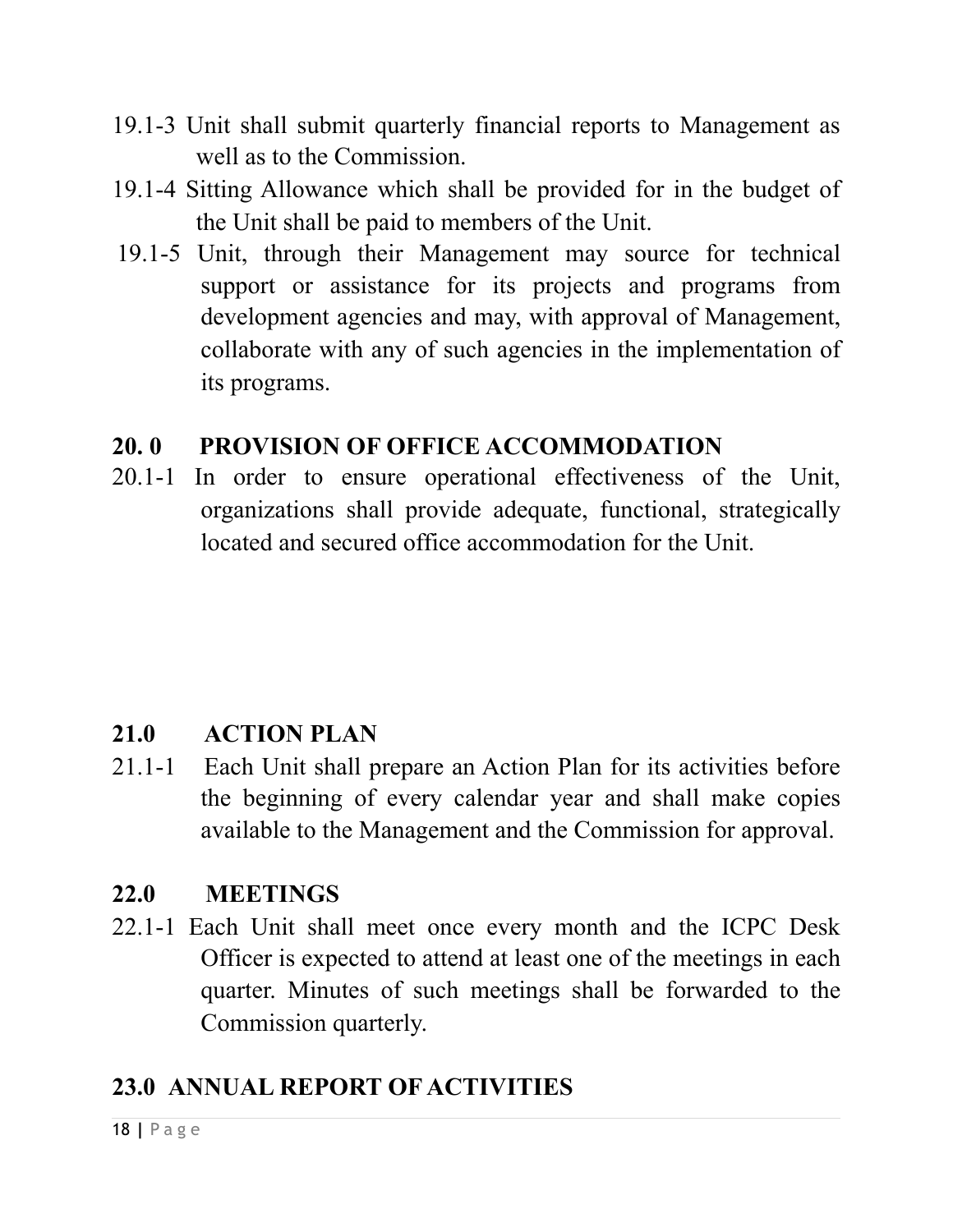23.1-1 At the end of every calendar year, Unit shall submit Annual Reports to the Commission.

#### **24.0 ROLE AND RESPONSIBILITY OF MANAGEMENT**

- 24.1-1 Management shall in words and conduct:
	- (a) Exemplify and demonstrate zero tolerance for corruption and professional misconduct.
	- (b) Promulgate/endorse a compliance charter or value statements and promote the Ethics and Compliance agenda.
	- (c) Be responsible for the selection of the right calibre of staff into the Anti-Corruption and Transparency Unit membership.
	- (d) Provide dedicated funding lines in the MDA's budget in order to ensure adequate funding of the Anti-Corruption and Transparency Unit.
	- (e) Work with the Unit to incorporate best practices, such as protocols for investigating complaints, help-line statistics, and internal reporting platforms.
	- (f) Promote a whistle-blower culture and provide whistle-blower protection.
	- (g) Promote values and ethical re-orientation amongst staff and ensure continuing education in the field of compliance and ethics.
	- (h) Promote the effective publicity of the Units and their operations amongst staff, and external stakeholders.
	- (i) Ensure that prompt attention is given to the Unit's recommendations with respect to rewards and sanctions.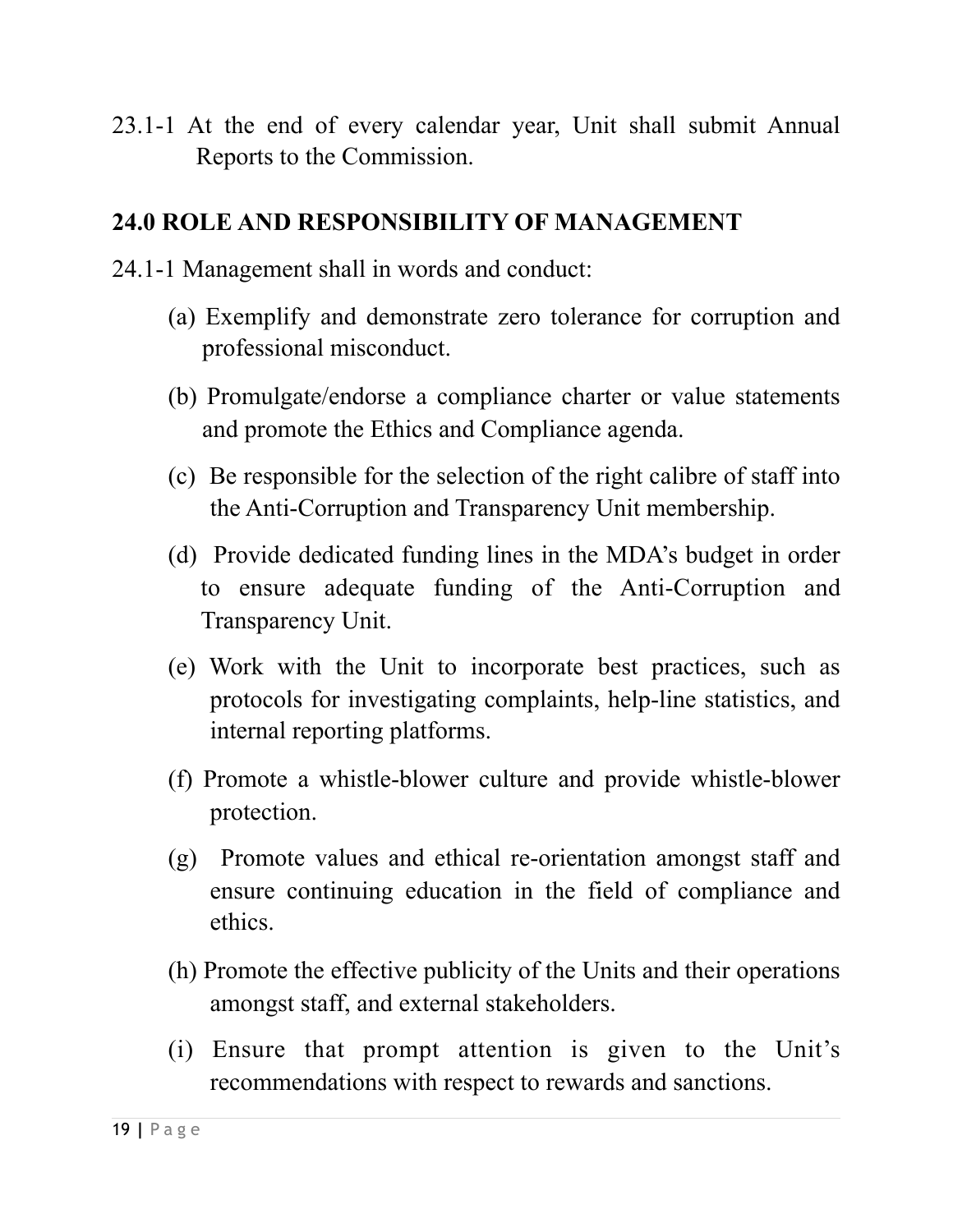(j) Provide effective leadership through the demonstration of commitment to the public good.

#### **25.0 DUTIES OF THE COMMISSION**

- 25.1-1 The Commission, towards facilitating the attainment of the guidelines contained in this Standing Order, shall:
	- (a) Organize, at least once a year a joint meeting of the Commission with Ministers, Permanent Secretaries and other relevant personnel to review the performance of the Units.
	- (b) Conduct a compliance evaluation and performance assessment of each Unit in the last quarter of every year and may, in the discharge of this function, co-opt any other non-member or external body to assist it.
	- (c) Make public the report of its findings with the performance rating of each Unit as in 25.1(b) above.
	- (d) Undertake annual institutional and performance assessment of the Units.
	- (e) In the first quarter of every year, organize a conference for all ACTU Chairpersons and Secretaries to review the activities of the previous year and map out strategies for improved performance.
	- (f) Designate Desk Officers not below Salary Grade Level 08 to interface, relate and guide the activities of the Units in each MDA.